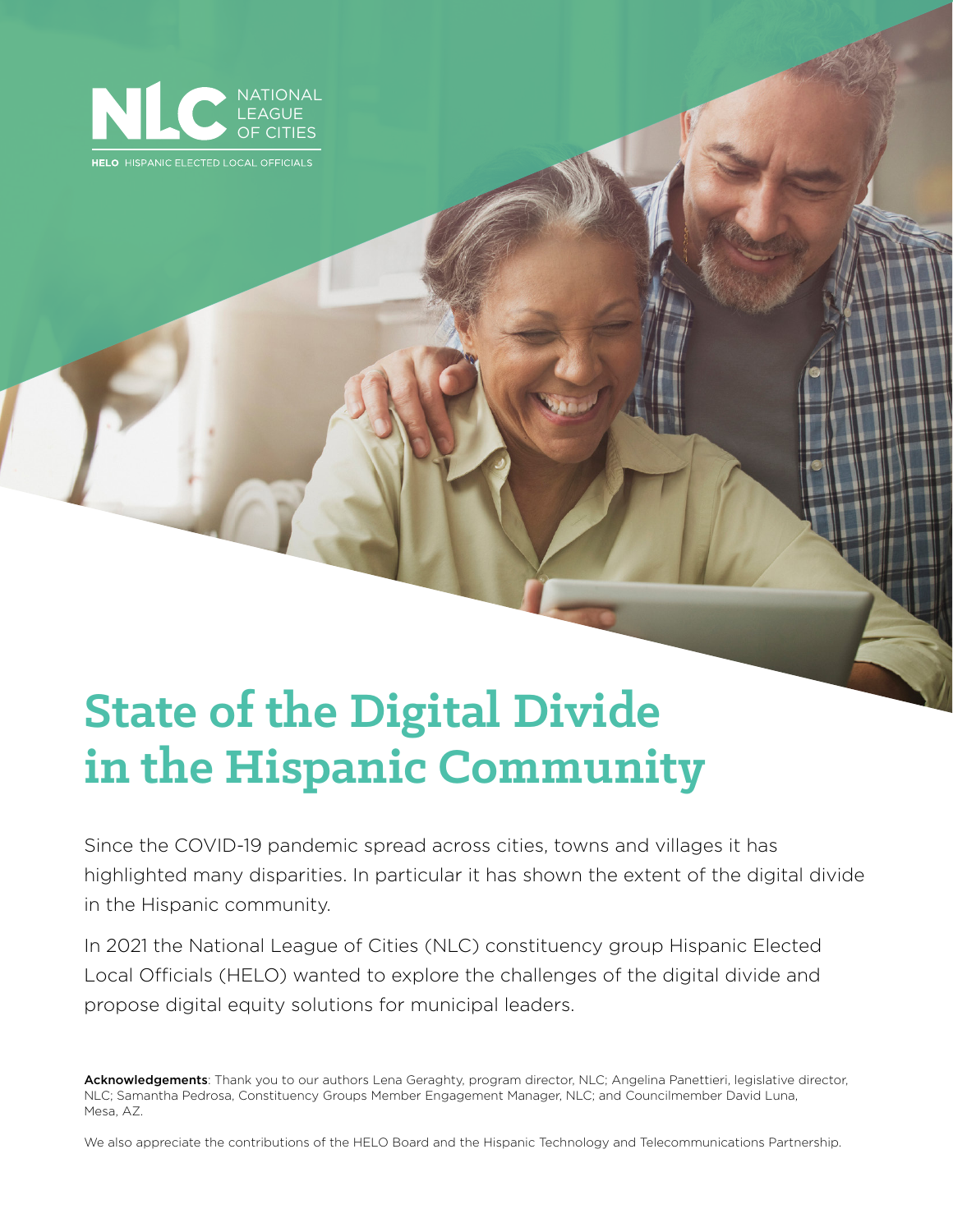*Every year, the National League of Cities (NLC) asks the leadership of its constituency groups, like Hispanic Elected Local Officials (HELO), leadership what policies and areas of interest our community would like focus on throughout the year. In an overwhelming majority HELO wanted to spend 2021 exploring the digital divide and its effects on the Hispanic population.* 

*Our community has always been aware that broadband access was an area where we had less access, with only 65% of Hispanics having a broadband connection compared to our White (80%) and Black (71%) counterparts.1*

*However, in 2020 when the COVID-19 pandemic spread throughout the country impacting the Black and Hispanic communities the hardest, the digital divide – the gap between individuals who have access to computers, high-speed internet and the skills to use them, and those who do not – not only became obvious but also dangerous to millions of Hispanic residents throughout the country.2*

*During a year where many people worked from home to lessen the risk of infection from the virus, the Hispanic community was overrepresented in essential work and remained on the front lines as healthcare workers, truck drivers, store cashiers, food processors, agricultural workers, janitors and maintenance workers.*

*This not only increased our chances of being infected but also increased the impact of the digital divide on our community. With schools suddenly digital, our children were left to educate themselves, sometimes without access to broadband. Households with one computer and several students had to make tough decisions about who got access and when.* 

*We continued to see the impact of the digital divide this year, as vaccines were more readily available to those with a computer and broadband that could access a website to learn about vaccine distribution in their community and schedule a shot. Again, millions of Americans, including those on the frontlines allowed to receive vaccinations first, were disadvantaged by their lack of access to the internet in getting a lifesaving dose of the vaccine.*

*There is so much to discuss on the topic of the digital divide and how we in the Hispanic community found ourselves drastically impacted. In this brief, our goal is to unpack for you not just how we got to this point but also focus in on solutions: We will look at the impact on Hispanic residents, actions local leaders can take, currently available broadband funding and how to kickstart digital equity efforts that combat the digital divide.*

*At the end we will provide input from our peers and thought leaders who are working within their cities, towns and villages to address the digital divide. My hope is that you take away from this policy brief actionable steps to move forward in closing the gap to help our residents achieve an equal footing in an increasingly digital society.*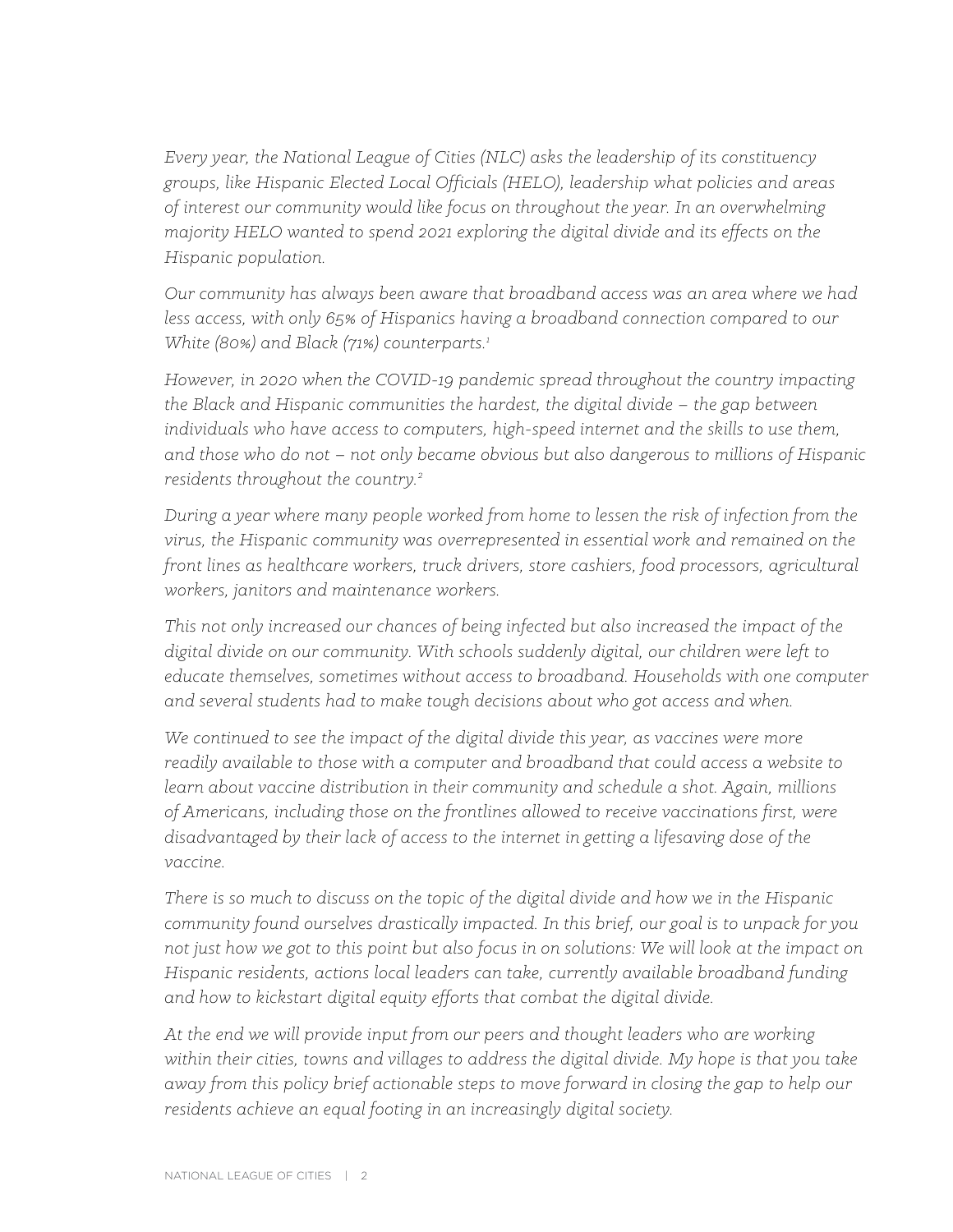## **How Digitally Disconnected is the Hispanic Community?**

The digital divide is the gap between individuals who have access to computers, high-speed internet and the skills to use them, and those who do not. This gap shows up in a variety of ways in our communities: economic, educational, health and social outcomes can be traced to access to broadband. Although the digital divide is a problem for many Americans, it is particularly extreme for the Hispanic community.

> for What we discovered during the pandemic is that many of our communities of color did not have internet access. This was particularly apparent in our school districts as well as our Latinoowned businesses. For example, students in Mesa Public Schools were not able to complete their education because there was no internet connectivity available to them. This included both hardware and broadband access. Many of our small businesses did not have connectivity to engage in any type of business transaction. Because of the digital divide, our communities of color suffered immensely. $JJ$

#### COUNCILMEMBER DAVID LUNA, Ed.D, CITY OF MESA, AZ

There are three main aspects of the digital divide:

- ◆ **Affordability:** Cost of devices and broadband service is not within reach for users.
- ◆ **Accessibility or Availability:** Broadband at speeds and quality to accomplish common tasks is not accessible or available to users because the service does not exist, the speeds or quality are inadequate, or devices to use the internet are not available.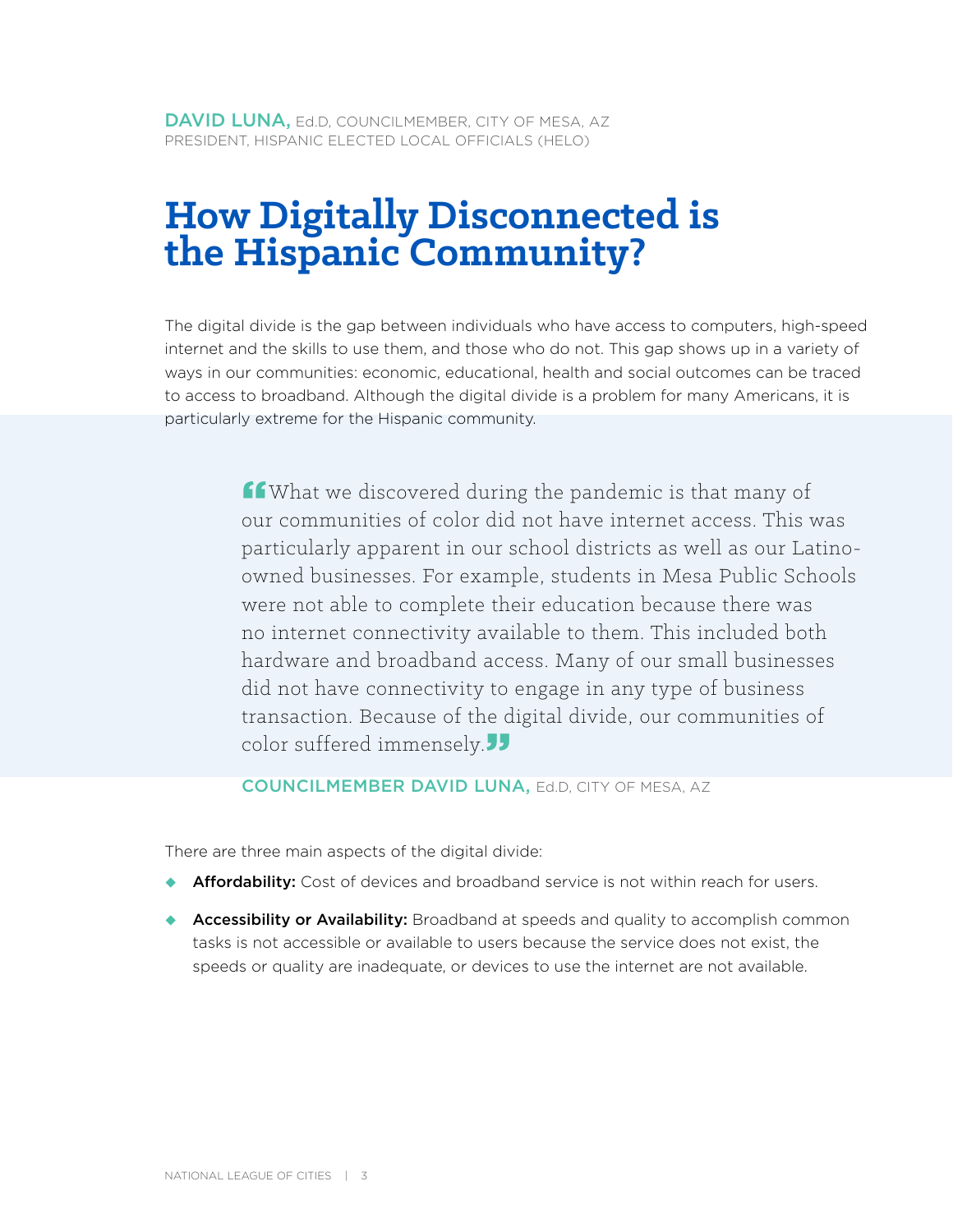**Skills:** Users do not have the capacity to use technology (internet, devices, etc.) or the skills necessary to navigate successfully.

### **Affordability**

Households earning \$50,000 or less a year are the least likely to have broadband at home.<sup>3</sup> According to the latest five-year American Community Survey, the median income for Hispanic households was \$51,811.4 Even within the Hispanic community, there is vast difference in median income across different Hispanic origins.<sup>5</sup> Cost of broadband connection is of concern, but so is the cost of internet-ready devices. Eighty percent of White adults reported owning a desktop or laptop computer, compared to just 67 percent of Hispanic adults.<sup>6</sup>

COVID-19 exacerbated these affordability concerns. Sixty-one percent of Hispanic Americans have reported a job or wage loss due to COVID-19, compared to just 38 percent of White Americans.7 This impact has been felt even more acutely by Hispanic immigrants without citizenship or permanent residency – 58 percent of Hispanic immigrants say they or someone in their household has lost a job or wages since February 2020, compared to just 45 percent of naturalized U.S. citizens.<sup>8</sup>

## **Accessibility or Availability**

Beyond affordability of broadband access, not all households live in an area where there is infrastructure to support connection. According to data from the League of United Latin American Citizens, 31 percent of Hispanic households do not have access to broadband.<sup>9</sup> Most of these households are clustered in rural communities, where high-speed broadband internet is the hardest to find. With nearly 1,000 rural Hispanic communities spread across the country, the rural-broadband concern is of specific concern for Hispanic households.<sup>10</sup>

## **Skills**

Effective use of internet is an acquired skill, a significant barrier to adopting effective use of internet is the digital skills and experience to know what to do online from banking, virtual learning to telehealth services.<sup>11</sup> This is a particular issue among immigrants and those with limited English proficiency. According to the Migrant Policy Institute, although immigrants and those with limited English proficiency make up one-sixth of American workers, they make up one-third of the workforce without digital skills and nearly one-fourth of the workforce with limited digital skills.<sup>12</sup> Lack of access to affordable at home broadband, health care, ineligibility for most government relief programs and job instability have left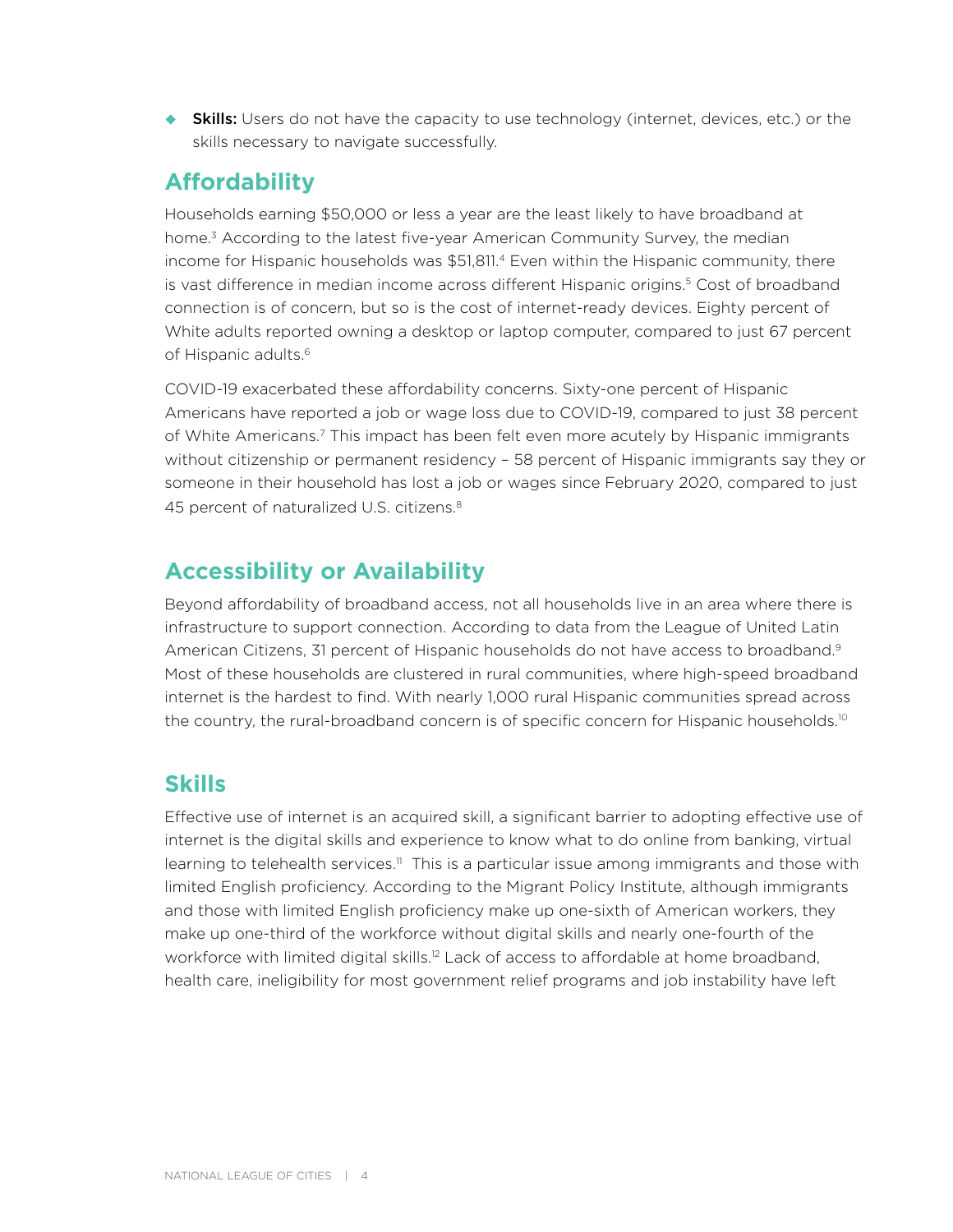undocumented immigrant families especially vulnerable amid the pandemic.<sup>13</sup>

## **What Makes the Digital Divide Tougher to Bridge in the Hispanic Community?**

There are a few key factors that make it harder to bridge the digital divide in the Hispanic community.

## **Fear of deportation**

As of 2020, there are 44.8 million immigrants living in the U.S., making up 13.7 percent of the population. About 10.5 million (23 percent) of those immigrants are undocumented.<sup>14</sup> Because of their legal status and a fear of deportation, this segment of the Hispanic community has a strong desire for privacy. This can make it difficult for city leaders and other government officials to reach Hispanic residents and connect them with services that could help bridge the digital divide. Many programs ask for personal information that members of this community may not be comfortable sharing.

## **Fear of authority**

A lack of trust in government officials is pervasive in the Hispanic community. In a 2019 survey, 38 percent of Hispanics said they had experienced discrimination or unfair treatment due to their background.15 The regular discrimination that Hispanics experience in the U.S. exacerbates and reinforces their fear of interacting with government leaders, even in instances like digital equity programs that would benefit them. In FY 2020, U.S. Immigration and Customs Enforcement completed 185,844 removals, or deportations, a 30 percent decrease from FY 2019.16 Most of these deportations were for people of Hispanic origin.

| <b>County of Citizenship</b> | FY 2020 Removals | % of Total Removals |
|------------------------------|------------------|---------------------|
| Total                        | 185,884          | 100%                |
| <b>Mexico</b>                | 100,388          | 54%                 |
| Guatemala                    | 29,790           | 16%                 |
| <b>Honduras</b>              | 21,139           | 11.4%               |
| El Salvador                  | 12,590           | 6.8%                |
| Ecuador                      | 2,951            | 1.6%                |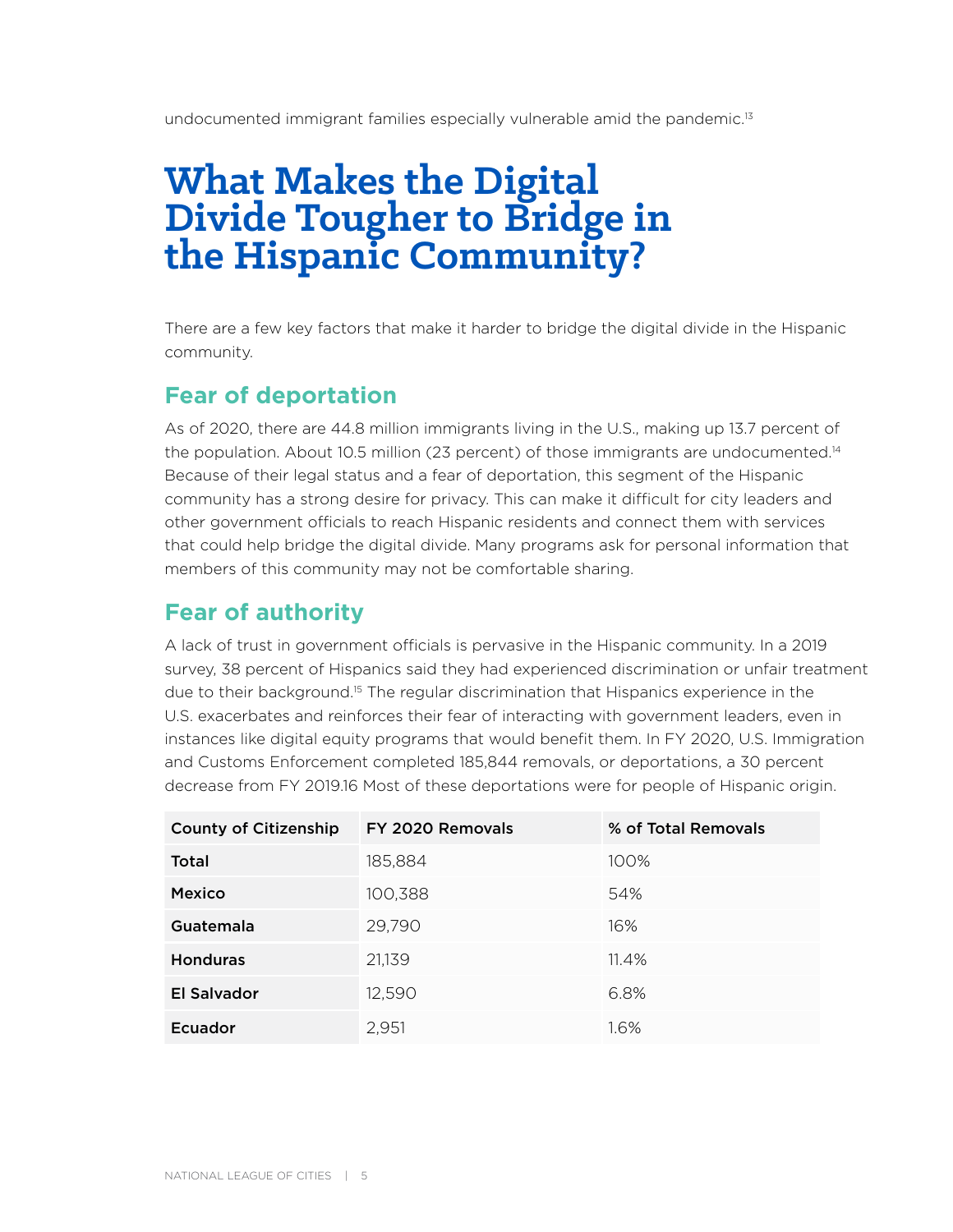These immigrants are forced to live "underground" and outside established support systems because of their immigration status.

### **Language access**

As of 2015, a growing number of Hispanic residents (68 percent) reported speaking English proficiently.18 However, there are still a significant number of Hispanics in the U.S. who do not use English to navigate their daily lives. This group of non-English speakers tend to be age 65 and older, identify as female, have less than a high school education and are foreignborn.<sup>19</sup> Many governmental programs operate only in English. Language access, including in public information campaigns, advertisements and program enrollment processes, is a driving force in keeping Hispanic residents from getting digitally connected.

## **Affordability**

Accessing the internet can be expensive and beyond reach for many. According to the American Community Survey, affordability is one of the main reasons respondents give for not going online. Twenty-five percent of Hispanics cite this as a reason compared to 19 percent of the entire U.S. population. A 2019 survey found that the typical White family has eight times the wealth of the typical Black family and five times the wealth of the typical Hispanic family.<sup>20</sup> A lack of generational wealth and access to capital makes it harder for Hispanics to afford costly monthly internet subscriptions and pricey devices necessary to access the internet.

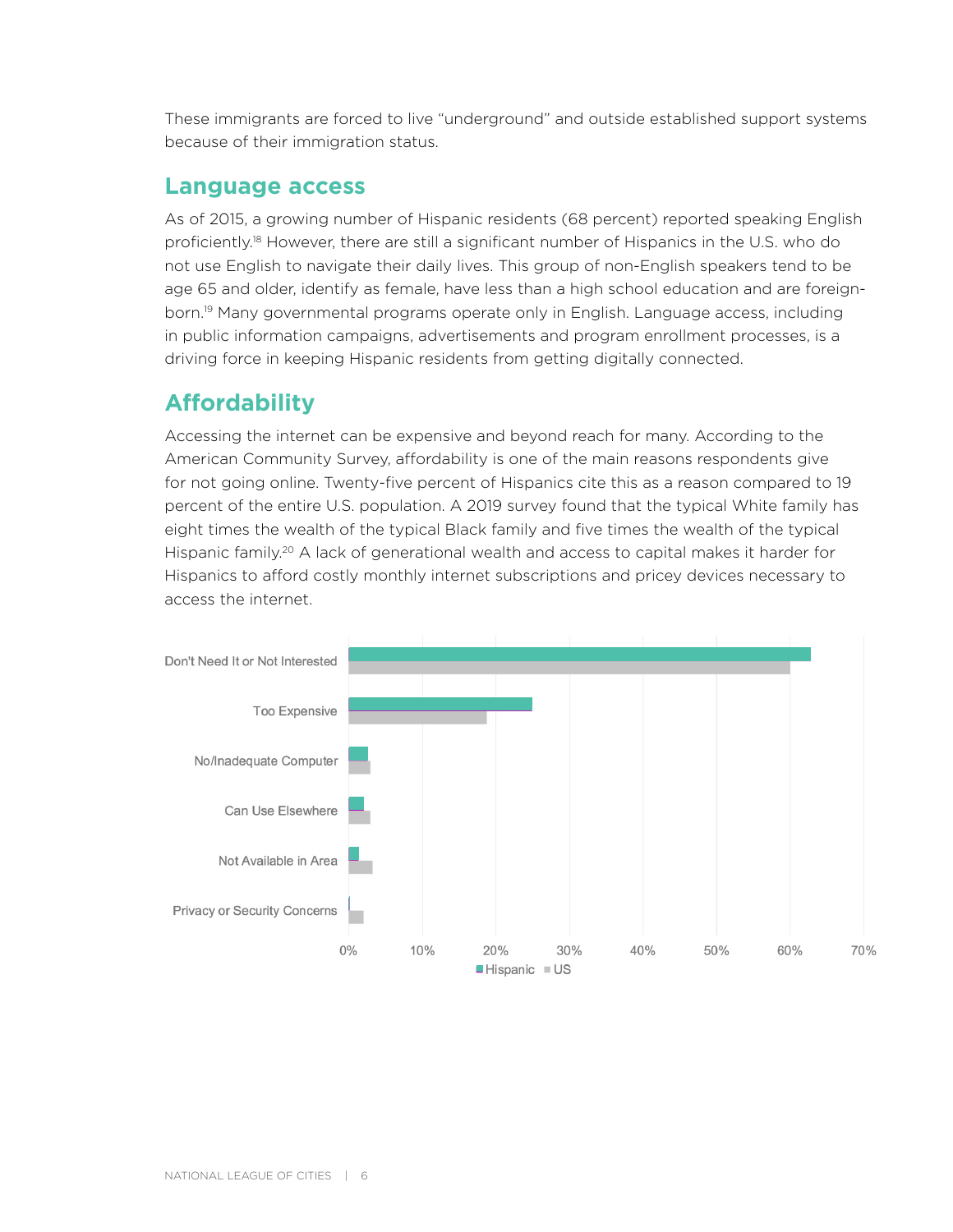### **Take Action to Bridge the Digital Divide in Your Hispanic Community**

As a local leader, you have the potential to make a difference and bridge the digital divide in your community.

#### UNDERSTAND YOUR COMMUNITY'S SPECIFIC CAUSES OF THE DIGITAL DIVIDE

The first step in addressing the digital divide is understanding what is causing it. A broadband needs assessment enables city leaders to explore the extent of the digital divide, who is being excluded, what broadband service is currently available and what solutions cities could bring to the table.

> **ff** Digital literacy has been an ongoing issue for many of our communities and even more so now through COVID-19 where technology innovation has changed the way services are provided and how resources are accessed. Due to this, I believe municipalities should offer digital literacy education programs or partner with non-profits through grant funding, public private partnerships and the like; especially as more cities themselves try and leverage technology through social media, mobile apps and more. Self-sufficiency is becoming more and more dependent on digital literacy and we as municipal leaders need to ensure our constituents know how to access all information and services regardless of the method to which they are shared. $J$

MAYOR *PRO TEM* CRISTAL RETANA, FARMERS BRANCH, TX

#### ENGAGE TRUSTED COMMUNITY LEADERS TO SHARE INFORMATION

Many residents are likely to be suspicious of a "free internet" advertisement, or an offer that seems too good to be true for subsidized internet programs or low- or no-cost computers. Other residents may be concerned about privacy issues. Engage trusted community leaders in answering questions and allaying fears to get residents in need online. Hispanic local elected officials with strong relationships in their neighborhoods are ideally positioned to lead this work. Schools and religious communities can be great partners in getting the word out and answer questions if you help enlist them as allies. In other communities, these key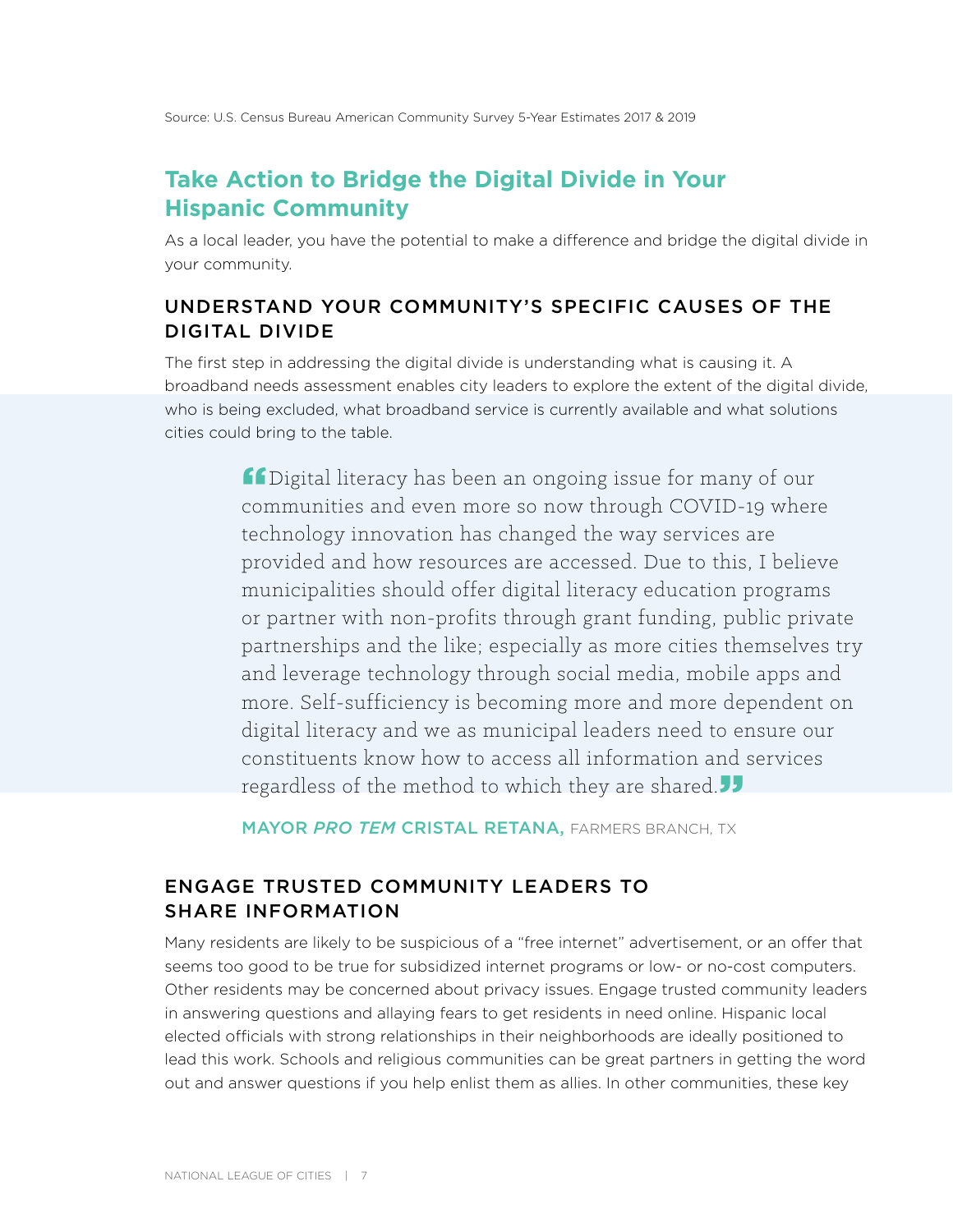partners may be recreational or youth sports leagues and facilities, community librarians, or senior groups. Be expansive in your plan for engaging trusted partners to share information with the Hispanic community about how to get connected.

#### MEET YOUR RESIDENTS WHERE THEY ALREADY ARE

For Hispanic residents without existing home broadband access and a computer, it can be difficult to get connected to programs to bridge the digital divide. It is important to think more expansively about outreach. This may mean prioritizing traditional television and radio broadcasts as well as sharing information in-person. You may be able to distribute flyers at local markets and events, through utility bills and other mailings, at libraries and community centers, or through clinics, grocery or school meal distribution, and other activities that draw a wide cross-section of your community.

Many Hispanic households rely heavily on smartphones to get online and often are active on social media networks such as Facebook or WhatsApp. Make sure that any information you provide digitally is mobile-friendly and targeted to these mobile-only residents' internet habits.

#### PROVIDE LANGUAGE TRANSLATION AS A STANDARD OPERATING PROCEDURE

Spanish is the most common non-English language spoken at home in the U.S.<sup>21</sup> To properly support and serve residents, cities should provide materials and information in languages beyond English. There are existing materials for some established digital equity programs that are already translated into Spanish. EBB Para Mi is a national public awareness campaign by HTTP: Hispanic Technology & Telecommunications Partnership to encourage Hispanic families to take part in the Emergency Broadband Benefit. The EBB Para Mi website includes information and promotional materials.<sup>22</sup> The Federal Communications Commission (FCC) has developed an outreach toolkit for local governments, schools, community organizations and others to use to share information about Emergency Broadband Benefit (EBB).<sup>23</sup> This toolkit includes graphics, customizable flyers and slides, video and audio in a variety of languages. These materials can be used as-is or personalized for your community's official city communications channels, including traditional and social media. Although these materials are focused on EBB, they may be helpful for other digital equity efforts in your community.

#### MAKE USE OF AVAILABLE FEDERAL BROADBAND FUNDING

There are several federal funding sources to bridge the digital divide in your community.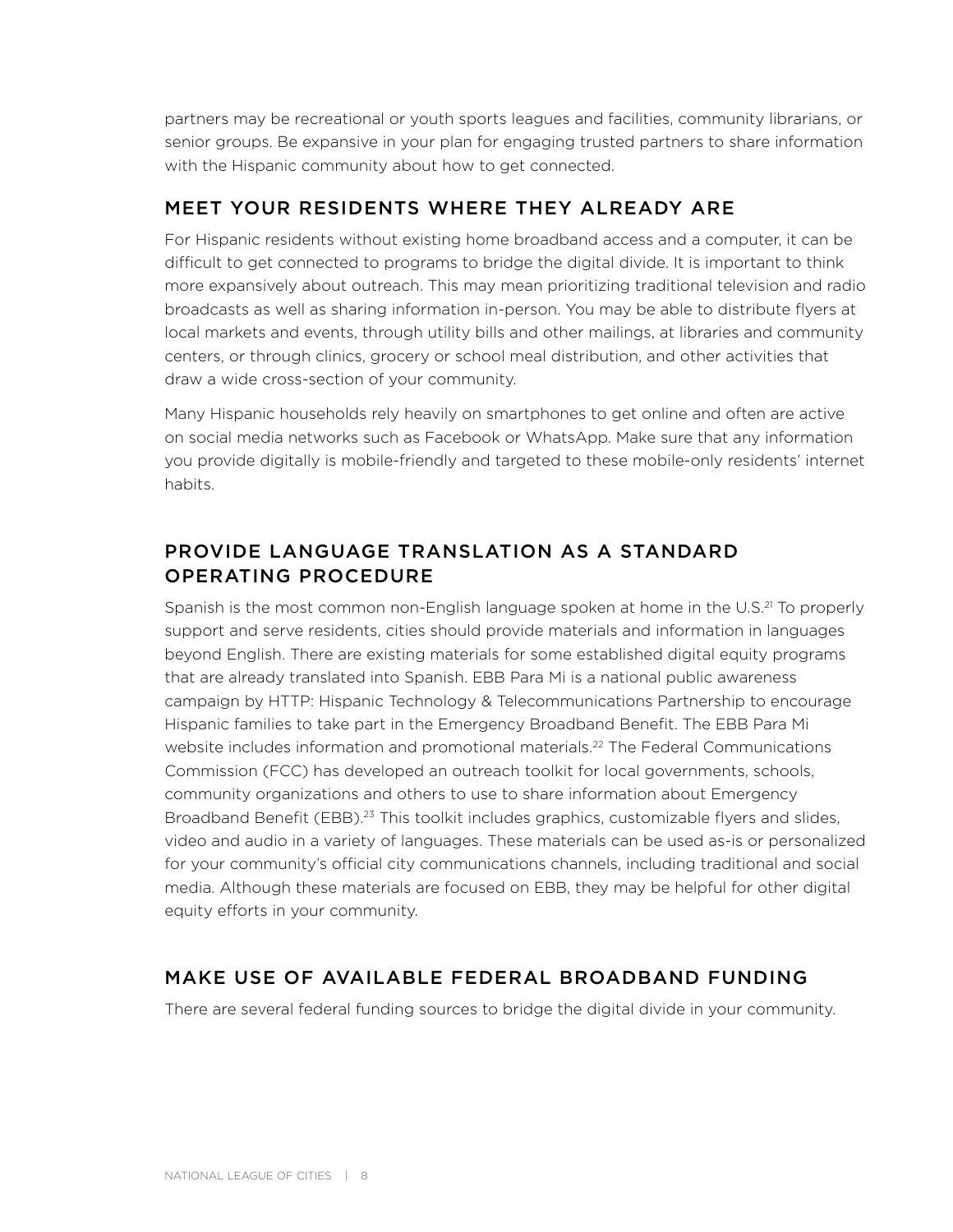**If** I would like to see universal broadband throughout the U.S. and its territories. Everyone needs reliable access to the internet. Especially, our students, seniors, and our economically disadvantaged. I would like to see organization between the federal and state governments in rolling out broadband to everyone. To build a strong America we need everyone at the table and that begins with broadband. Let's build broadband as our new 'road' to recovery and make a better future for all.<sup>11</sup>

#### COUNCILMEMBER JENNIFER TORRES-O'CALLAGHAN, LATHROP, CA

**Emergency Broadband Benefit (EBB):** The Emergency Broadband Benefit is a new, first of its kind program with the goal of expanding digital opportunity to every household by connecting families to the transformative power of the internet. EBB is a temporary COVID-19 relief program authorized by Congress and administered through the Federal Communications Commission that provides families experiencing an economic hardship up to \$50 a month, or up to up to \$75 a month if the household is on Tribal lands, to subscribe to broadband. It also provides up to \$100 towards the purchase of a qualifying computer or connected device through participating internet service providers.<sup>24</sup> EBB funding is available to all Hispanic families nationwide — even to mixed status families, as long as at least one member of the household has an ITIN number or has a student who qualifies for free or reduced school lunch.25

**Emergency Connectivity Fund (ECF):** The American Rescue Plan Act, establishes a \$7.1 billion Emergency Connectivity Fund to help schools and libraries support remote learning. The ECF will enable eligible schools and libraries to purchase Wi-Fi hotspots, modems, routers and connected devices. Schools and libraries can also reimburse households for internet service needed to participate in remote learning. The \$7.1 billion will be funneled through the FCC's current E-rate program for schools and libraries. However, there are key differences between this new funding and previous E-rate funding. Traditionally, E-rate funds were limited to "on-campus" use. Now, schools and libraries can use E-rate funds to support student's off-campus.

American Rescue Plan Act (ARPA): The ARPA provides direct support for local governments to make necessary investments in water, sewer or broadband infrastructure.<sup>26</sup> The ARPA State and Local Fiscal Recovery Fund provides \$65.1 billion to local governments for a wide range of digital inclusion activities, including physical network build-out in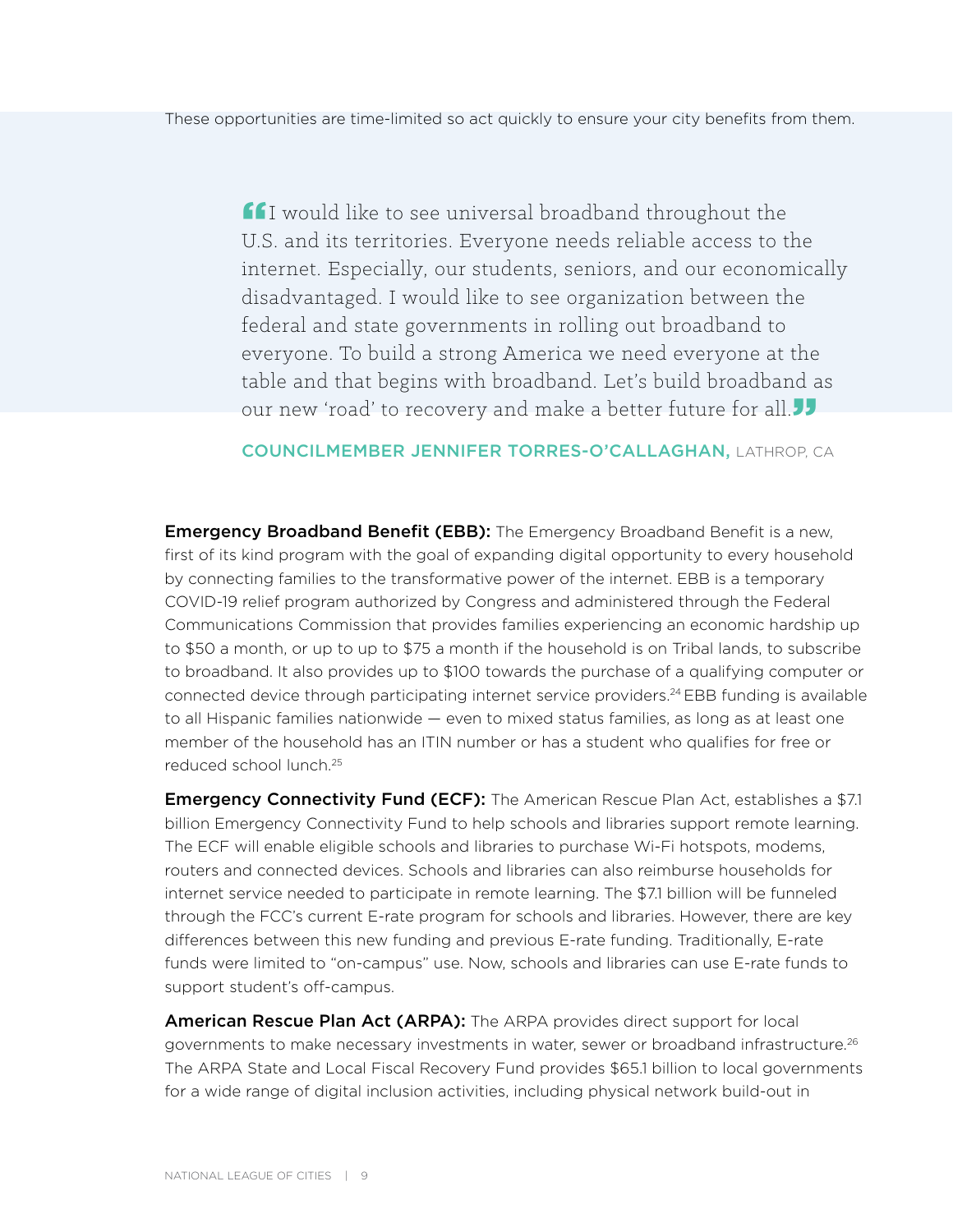unserved and underserved areas, device and connectivity subscription support and digital literacy training.

#### ADVOCATE FOR YOUR COMMUNITY'S DIGITAL EQUITY NEEDS

Although these federal tools are a great step toward closing the digital divide in America, more is needed to ensure that all residents, regardless of race or income, can participate in our digital economy. City officials should call on their Members of Congress to pass legislation that addresses the barriers residents face in getting online, including legislation that:

- Adequately funds new or upgraded future-proof broadband infrastructure in rural areas and communities that have been digitally redlined by existing internet service providers;
- Supports permanent new funding for schools, libraries and low-income households to access subsidized broadband subscriptions and connected devices;
- Eliminates state legal barriers to municipal broadband, which provides a critical alternative to communities capable of building their own broadband infrastructure;
- $\blacklozenge$  Provides local, state and federal officials with accurate information about where broadband infrastructure currently exists, and the prices and speeds for broadband service to businesses and homes; and
- Establishes regulatory oversight that promotes competition, affordability and network neutrality by internet service providers.

The digital divide cannot be solved by any one unit of government alone – local, state and federal leaders will need to partner in the coming years to close the gaps and ensure a more equitable broadband future for all.